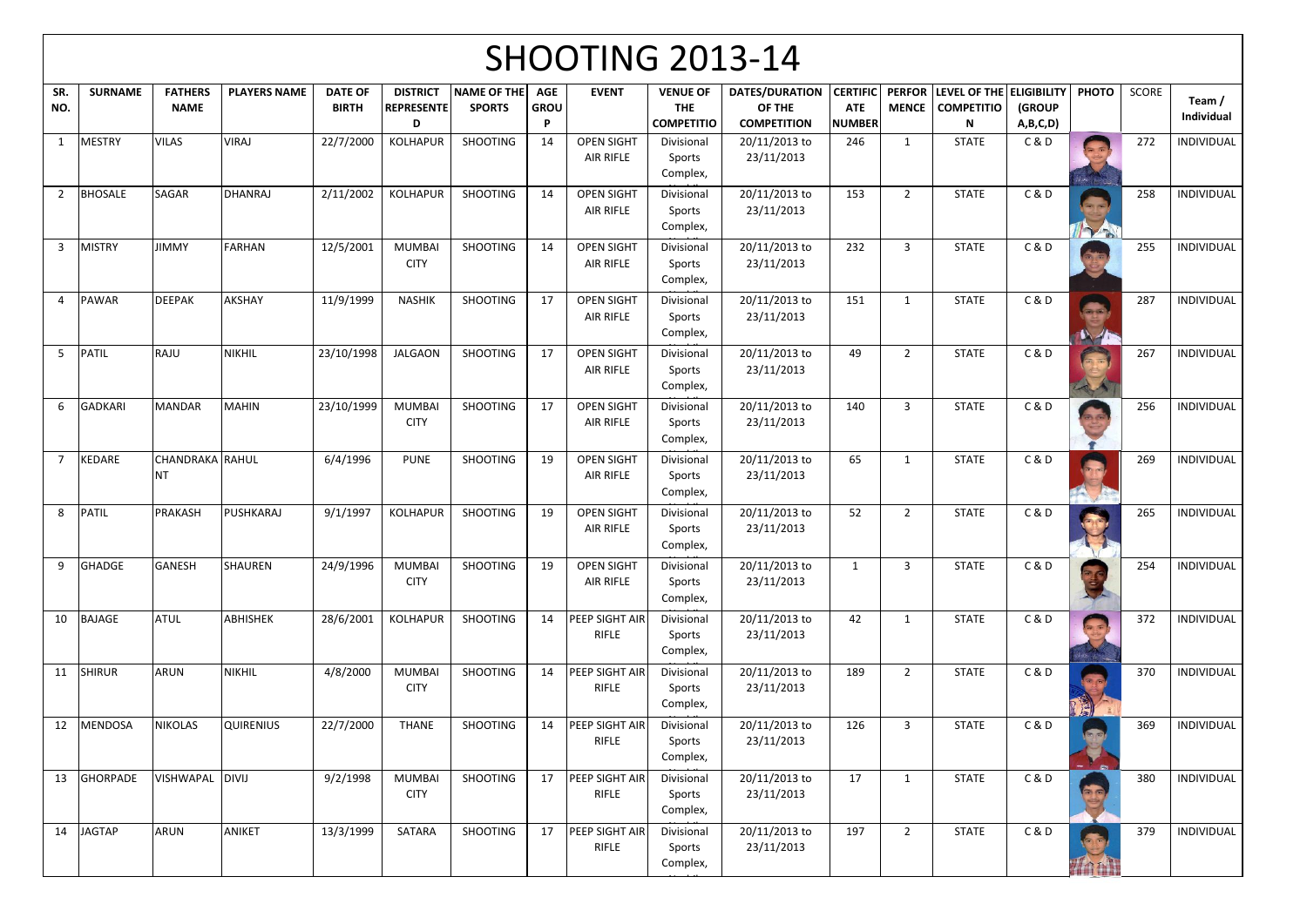| SR.<br>NO. | <b>SURNAME</b>         | <b>FATHERS</b><br><b>NAME</b> | <b>PLAYERS NAME</b> | <b>DATE OF</b><br><b>BIRTH</b> | <b>DISTRICT</b><br><b>REPRESENTE</b> | <b>NAME OF THE</b><br><b>SPORTS</b> | <b>AGE</b><br><b>GROU</b> | <b>EVENT</b>                          | <b>VENUE OF</b><br><b>THE</b>    | <b>DATES/DURATION</b><br>OF THE | <b>CERTIFIC</b><br><b>ATE</b> | <b>PERFOR</b><br><b>MENCE</b> | LEVEL OF THE<br><b>COMPETITIO</b> | <b>ELIGIBILITY</b><br>(GROUP | <b>PHOTO</b>                   | <b>SCORE</b> | Team/             |
|------------|------------------------|-------------------------------|---------------------|--------------------------------|--------------------------------------|-------------------------------------|---------------------------|---------------------------------------|----------------------------------|---------------------------------|-------------------------------|-------------------------------|-----------------------------------|------------------------------|--------------------------------|--------------|-------------------|
|            |                        |                               |                     |                                | D                                    |                                     | P                         |                                       | <b>COMPETITIO</b>                | <b>COMPETITION</b>              | <b>NUMBER</b>                 |                               | ${\sf N}$                         | A,B,C,D)                     |                                |              | <b>Individual</b> |
| 15         | <b>BHAVE</b>           | <b>SAMEER</b>                 | <b>ASHAY</b>        | 28/8/1998                      | <b>THANE</b>                         | <b>SHOOTING</b>                     | 17                        | <b>PEEP SIGHT AIR</b><br><b>RIFLE</b> | Divisional<br>Sports<br>Complex, | 20/11/2013 to<br>23/11/2013     | 16                            | $\mathbf{3}$                  | <b>STATE</b>                      | C&D                          |                                | 376          | INDIVIDUAL        |
| 16         | <b>BORSE</b>           | <b>CHHAGANRA PRATIK</b>       |                     | 16/9/1996                      | <b>NASHIK</b>                        | <b>SHOOTING</b>                     | 19                        | PEEP SIGHT AIR<br><b>RIFLE</b>        | Divisional<br>Sports<br>Complex, | 20/11/2013 to<br>23/11/2013     | 110                           | $\mathbf{1}$                  | <b>STATE</b>                      | C&D                          |                                | 391          | INDIVIDUAL        |
| 17         | <b>ADHIKARI</b>        | PRAHLAD                       | <b>SHASHANK</b>     | 23/12/1997                     | <b>THANE</b>                         | <b>SHOOTING</b>                     | 19                        | PEEP SIGHT AIR<br><b>RIFLE</b>        | Divisional<br>Sports<br>Complex, | 20/11/2013 to<br>23/11/2013     | 190                           | $\overline{2}$                | <b>STATE</b>                      | C&D                          |                                | 387          | INDIVIDUAL        |
| 18         | <b>MAHADIK</b>         | <b>RAJENDRA</b>               | <b>KAUSHAL</b>      | 5/2/1996                       | <b>KOLHAPUR</b>                      | <b>SHOOTING</b>                     | 19                        | PEEP SIGHT AIR<br><b>RIFLE</b>        | Divisional<br>Sports<br>Complex, | 20/11/2013 to<br>23/11/2013     | 201                           | 3                             | <b>STATE</b>                      | C&D                          |                                | 385          | INDIVIDUAL        |
| 19         | <b>SASE</b>            | HUNMANT                       | KUNAL               | 10/4/2001                      | <b>SATARA</b>                        | <b>SHOOTING</b>                     | 14                        | <b>AIR PISTOL</b>                     | Divisional<br>Sports<br>Complex, | 20/11/2013 to<br>23/11/2013     | 86                            | 1                             | <b>STATE</b>                      | C&D                          |                                | 357          | INDIVIDUAL        |
| 20         | <b>GANORE</b>          | <b>MANGESH</b>                | <b>ARYAN</b>        | 30/12/2000                     | <b>NASHIK</b>                        | <b>SHOOTING</b>                     | 14                        | <b>AIR PISTOL</b>                     | Divisional<br>Sports<br>Complex, | 20/11/2013 to<br>23/11/2013     | 219                           | $2^{\circ}$                   | <b>STATE</b>                      | C&D                          | $\bullet$                      | 356          | INDIVIDUAL        |
| 21         | VAIDYA                 | <b>DEELIP</b>                 | <b>RISHIKESH</b>    | 5/7/2000                       | <b>PUNE</b>                          | <b>SHOOTING</b>                     | 14                        | <b>AIR PISTOL</b>                     | Divisional<br>Sports<br>Complex, | 20/11/2013 to<br>23/11/2013     | 183                           | 3                             | <b>STATE</b>                      | C&D                          | <b>Allen</b>                   | 344          | <b>INDIVIDUAL</b> |
| 22         | PARDESHI               | <b>ASHUTOSH</b>               | <b>KRUNALSINGH</b>  | 4/9/1999                       | <b>PUNE</b>                          | <b>SHOOTING</b>                     | 17                        | <b>AIR PISTOL</b>                     | Divisional<br>Sports<br>Complex, | 20/11/2013 to<br>23/11/2013     | 78                            | 1                             | <b>STATE</b>                      | C & D                        | $= 10$                         | 367          | INDIVIDUAL        |
| 23         | <b>HIRBHAGAT</b>       | <b>MUKESH</b>                 | <b>MUDIT</b>        | 30/10/1998                     | <b>MUMBAI</b><br><b>CITY</b>         | <b>SHOOTING</b>                     | 17                        | <b>AIR PISTOL</b>                     | Divisional<br>Sports<br>Complex, | 20/11/2013 to<br>23/11/2013     | 60                            | $\overline{2}$                | <b>STATE</b>                      | C&D                          |                                | 359          | INDIVIDUAL        |
| 24         | MOHITEPATIL AJAY       |                               | YASHWANT            | 8/1/1999                       | <b>NASHIK</b>                        | <b>SHOOTING</b>                     | 17                        | <b>AIR PISTOL</b>                     | Divisional<br>Sports<br>Complex, | 20/11/2013 to<br>23/11/2013     | 221                           | $\overline{3}$                | <b>STATE</b>                      | C&D                          |                                | 355          | INDIVIDUAL        |
| 25         | <b>SHINDE</b>          | SOPAN                         | PRASHANT            | 26/6/1996                      | <b>NAGPUR</b>                        | <b>SHOOTING</b>                     | 19                        | <b>AIR PISTOL</b>                     | Divisional<br>Sports<br>Complex, | 20/11/2013 to<br>23/11/2013     | 93                            | 1                             | <b>STATE</b>                      | C&D                          |                                | 370          | INDIVIDUAL        |
| 26         | <b>MULIK</b>           | <b>RAJENDRA</b>               | AKSHAYKUMAR         | 2/11/1995                      | <b>KOLHAPUR</b>                      | <b>SHOOTING</b>                     | 19                        | <b>AIR PISTOL</b>                     | Divisional<br>Sports<br>Complex, | 20/11/2013 to<br>23/11/2013     | 90                            | $\overline{2}$                | <b>STATE</b>                      | C&D                          |                                | 369          | INDIVIDUAL        |
| 27         | ZANZAN<br><b>PATIL</b> | <b>SHIVAJIRAO</b>             | SAMBHAJI            | 13/1/1999                      | AURANGABA<br>D                       | <b>SHOOTING</b>                     | 19                        | <b>AIR PISTOL</b>                     | Divisional<br>Sports<br>Complex, | 20/11/2013 to<br>23/11/2013     | 102                           | $\overline{3}$                | <b>STATE</b>                      | C&D                          | <b>PANEL</b>                   | 369          | INDIVIDUAL        |
| 28         | <b>PATIL</b>           | <b>RAVINDRA</b>               | ANUSHKA             | 27/1/2003                      | <b>KOLHAPUR</b>                      | SHOOTING                            | 14                        | EN SIGHT AIR RI                       | Divisional<br>Sports<br>Complex, | 20/11/2013 to<br>23/11/2013     | $\overline{7}$                | 1                             | <b>STATE</b>                      | C&D                          | W                              | 301          | INDIVIDUAL        |
| 29         | NARVEKAR               | <b>AVADHOOT</b>               | <b>SHRUTIKA</b>     | 28/9/2000                      | KOLHAPUR                             | <b>SHOOTING</b>                     | 14                        | EN SIGHT AIR RI                       | Divisional<br>Sports<br>Complex, | 20/11/2013 to<br>23/11/2013     | 212                           | $\overline{2}$                | <b>STATE</b>                      | C&D                          | $\left( n-\frac{1}{2} \right)$ | 299          | INDIVIDUAL        |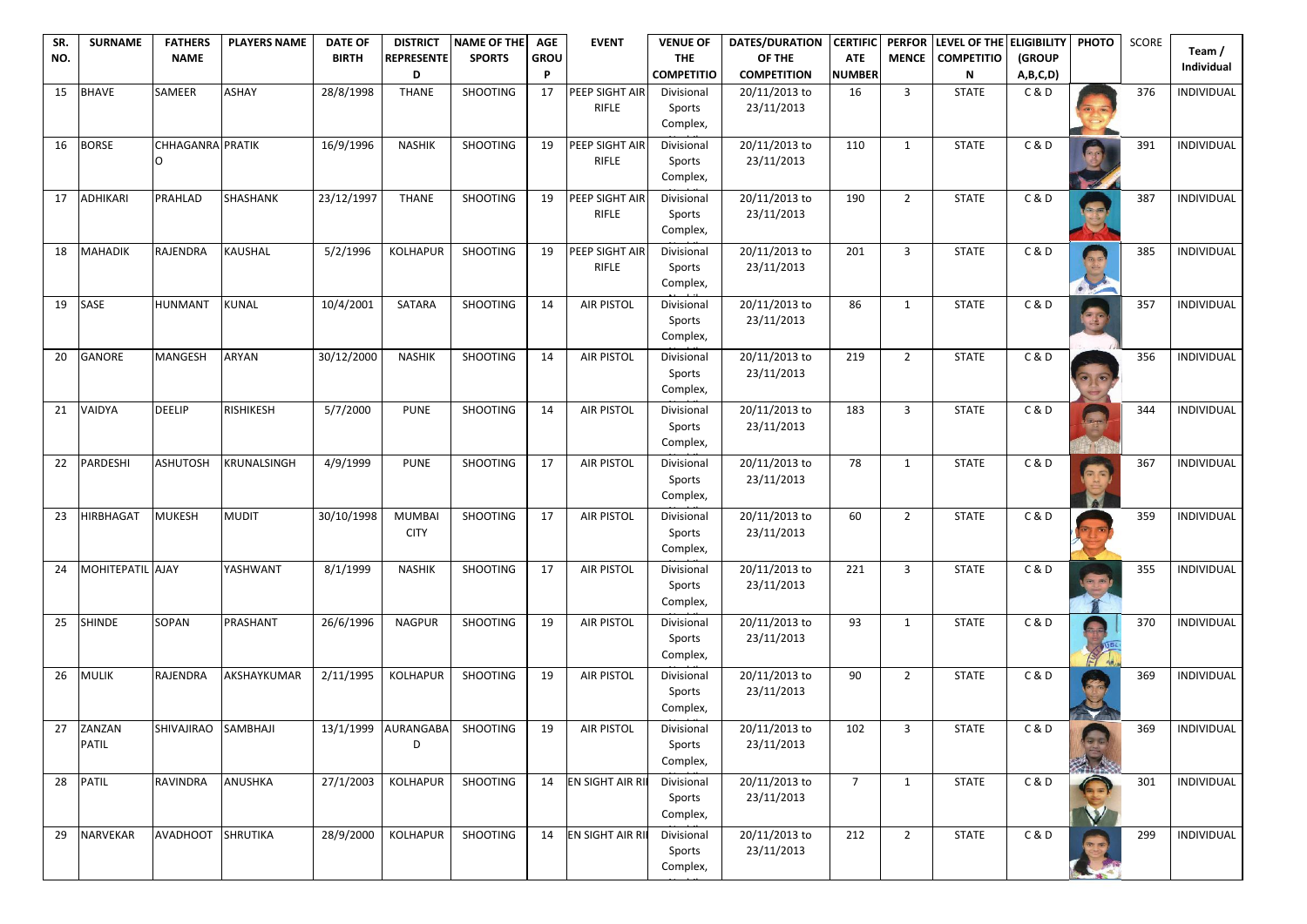| <b>COMPETITIO</b><br><b>COMPETITION</b><br><b>NUMBER</b><br>${\sf N}$<br>D<br>P<br>A,B,C,D)<br>30<br>11/4/2000<br><b>KOLHAPUR</b><br><b>SHOOTING</b><br>EN SIGHT AIR RI<br><b>WARANG</b><br><b>SHRIKRISHN</b><br>SIDDHALI<br>$\mathbf{3}$<br><b>STATE</b><br>C&D<br>279<br>14<br>Divisional<br>20/11/2013 to<br>239<br>23/11/2013<br>Sports<br>Complex,<br>141<br>31<br>UTTARESHW PRATIKSHA<br>26/6/1999<br><b>SHOOTING</b><br>EN SIGHT AIR RI<br><b>KOLHAPUR</b><br>17<br>20/11/2013 to<br><b>STATE</b><br>C&D<br>291<br><b>LAD</b><br>Divisional<br>213<br>$\mathbf{1}$<br>23/11/2013<br><b>IAR</b><br>Sports<br>Complex,<br>32<br>PRAMOD<br><b>YUKTA</b><br>13/11/1999<br><b>KOLHAPUR</b><br><b>SHOOTING</b><br>EN SIGHT AIR RI<br>20/11/2013 to<br><b>STATE</b><br>C&D<br><b>SAWANT</b><br>17<br>Divisional<br>214<br>$\overline{2}$<br>285<br>23/11/2013<br>Sports<br>Complex,<br>33<br><b>PSITA</b><br>24/10/2000<br>20/11/2013 to<br><b>C&amp;D</b><br><b>JADHAV</b><br>PRANILRAJ<br><b>THANE</b><br><b>SHOOTING</b><br>17<br><b>EN SIGHT AIR RI</b><br>Divisional<br>53<br><b>STATE</b><br>270<br>3<br>23/11/2013<br>Sports<br>Complex,<br>34<br>KANAKARAT<br>PRAVALIKA<br>3/10/1997<br><b>SHOOTING</b><br>EN SIGHT AIR RI<br>20/11/2013 to<br>C&D<br>287<br><b>DEVARPALLI</b><br><b>MUMBAI</b><br>19<br>Divisional<br>207<br><b>STATE</b><br>-1<br>23/11/2013<br><b>NAM</b><br><b>CITY</b><br>Sports<br>Complex,<br>35<br><b>MARUTI</b><br><b>ASHWANI</b><br>19/9/1997<br><b>SHOOTING</b><br>EN SIGHT AIR RI<br>20/11/2013 to<br><b>C&amp;D</b><br><b>GITE</b><br><b>PUNE</b><br>19<br>Divisional<br>56<br>$\overline{2}$<br><b>STATE</b><br>244<br>23/11/2013<br>Sports<br>Complex,<br>26/2/1998<br><b>SHOOTING</b><br>EN SIGHT AIR RI<br>20/11/2013 to<br>36<br><b>HINDUJA</b><br><b>RAJESH</b><br><b>SRUSHTI</b><br><b>MUMBA</b><br><b>STATE</b><br>C&D<br>19<br>Divisional<br>206<br>3<br>237<br><b>COLOR</b><br>23/11/2013<br><b>CITY</b><br>Sports<br>Complex,<br>WJIT SEGL<br>37<br><b>SHINDE</b><br><b>YASHIKA</b><br><b>SHOOTING</b><br>EP SIGHT AIR RII<br>C & D<br><b>VISHWAJEET</b><br>4/6/2000<br><b>MUMBA</b><br>Divisional<br>20/11/2013 to<br><b>STATE</b><br>14<br>112<br>377<br>$\mathbf{1}$<br>23/11/2013<br><b>CITY</b><br>Sports<br>Complex,<br>A<br>38<br><b>SHOOTING</b><br><b>KASAR</b><br>DEVENDRAN BHARGAVI<br>1/11/2001<br><b>THANE</b><br><b>EP SIGHT AIR RIF</b><br>Divisional<br>20/11/2013 to<br><b>STATE</b><br>C&D<br>366<br>14<br>9<br>$\overline{2}$<br><b>ATH</b><br>23/11/2013<br>Sports<br>Complex,<br><b>NUPUR</b><br>7/2/2002<br><b>SHOOTING</b><br>20/11/2013 to<br>C&D<br>39<br><b>HAGAWANE</b><br><b>RAKESH</b><br><b>PUNE</b><br>EP SIGHT AIR RIF<br>Divisional<br>137<br>$\overline{3}$<br><b>STATE</b><br>14<br>366<br>23/11/2013<br>Sports<br>Complex,<br><b>SHOOTING</b><br>PAVASKAR<br><b>NILESH</b><br><b>GAYATRI</b><br>4/9/1999<br><b>MUMBAI</b><br><b>EP SIGHT AIR RIF</b><br>Divisional<br>20/11/2013 to<br><b>STATE</b><br>C&D<br>389<br>40<br>17<br>244<br>1<br><b>Red Cor</b><br>23/11/2013<br>Sports<br>Complex,<br><b>BHATTACHARYTAPAS</b><br><b>SHOOTING</b><br>C & D<br>8/8/1998<br><b>THANE</b><br><b>EP SIGHT AIR RIF</b><br>Divisional<br>20/11/2013 to<br>$\overline{2}$<br><b>STATE</b><br>386<br><b>SAMMAH</b><br>17<br>155<br>41<br>23/11/2013<br>Sports | SR. | <b>SURNAME</b> | <b>FATHERS</b> | <b>PLAYERS NAME</b> | <b>DATE OF</b> | <b>DISTRICT</b>   | <b>NAME OF THE</b> | <b>AGE</b>  | <b>EVENT</b> | <b>VENUE OF</b> | <b>DATES/DURATION</b> | <b>CERTIFIC</b> | <b>PERFOR</b> | LEVEL OF THE      | <b>ELIGIBILITY</b> | <b>PHOTO</b> | <b>SCORE</b> | Team/             |
|---------------------------------------------------------------------------------------------------------------------------------------------------------------------------------------------------------------------------------------------------------------------------------------------------------------------------------------------------------------------------------------------------------------------------------------------------------------------------------------------------------------------------------------------------------------------------------------------------------------------------------------------------------------------------------------------------------------------------------------------------------------------------------------------------------------------------------------------------------------------------------------------------------------------------------------------------------------------------------------------------------------------------------------------------------------------------------------------------------------------------------------------------------------------------------------------------------------------------------------------------------------------------------------------------------------------------------------------------------------------------------------------------------------------------------------------------------------------------------------------------------------------------------------------------------------------------------------------------------------------------------------------------------------------------------------------------------------------------------------------------------------------------------------------------------------------------------------------------------------------------------------------------------------------------------------------------------------------------------------------------------------------------------------------------------------------------------------------------------------------------------------------------------------------------------------------------------------------------------------------------------------------------------------------------------------------------------------------------------------------------------------------------------------------------------------------------------------------------------------------------------------------------------------------------------------------------------------------------------------------------------------------------------------------------------------------------------------------------------------------------------------------------------------------------------------------------------------------------------------------------------------------------------------------------------------------------------------------------------------------------------------------------------------------------------------------------------------------------------------------------------------------------------------------------------------------------------------------------------------------------------------------------------------------------------------------------------------|-----|----------------|----------------|---------------------|----------------|-------------------|--------------------|-------------|--------------|-----------------|-----------------------|-----------------|---------------|-------------------|--------------------|--------------|--------------|-------------------|
|                                                                                                                                                                                                                                                                                                                                                                                                                                                                                                                                                                                                                                                                                                                                                                                                                                                                                                                                                                                                                                                                                                                                                                                                                                                                                                                                                                                                                                                                                                                                                                                                                                                                                                                                                                                                                                                                                                                                                                                                                                                                                                                                                                                                                                                                                                                                                                                                                                                                                                                                                                                                                                                                                                                                                                                                                                                                                                                                                                                                                                                                                                                                                                                                                                                                                                                                       | NO. |                | <b>NAME</b>    |                     | <b>BIRTH</b>   | <b>REPRESENTE</b> | <b>SPORTS</b>      | <b>GROU</b> |              | <b>THE</b>      | OF THE                | <b>ATE</b>      | <b>MENCE</b>  | <b>COMPETITIO</b> | (GROUP             |              |              | <b>Individual</b> |
|                                                                                                                                                                                                                                                                                                                                                                                                                                                                                                                                                                                                                                                                                                                                                                                                                                                                                                                                                                                                                                                                                                                                                                                                                                                                                                                                                                                                                                                                                                                                                                                                                                                                                                                                                                                                                                                                                                                                                                                                                                                                                                                                                                                                                                                                                                                                                                                                                                                                                                                                                                                                                                                                                                                                                                                                                                                                                                                                                                                                                                                                                                                                                                                                                                                                                                                                       |     |                |                |                     |                |                   |                    |             |              |                 |                       |                 |               |                   |                    |              |              | INDIVIDUAL        |
|                                                                                                                                                                                                                                                                                                                                                                                                                                                                                                                                                                                                                                                                                                                                                                                                                                                                                                                                                                                                                                                                                                                                                                                                                                                                                                                                                                                                                                                                                                                                                                                                                                                                                                                                                                                                                                                                                                                                                                                                                                                                                                                                                                                                                                                                                                                                                                                                                                                                                                                                                                                                                                                                                                                                                                                                                                                                                                                                                                                                                                                                                                                                                                                                                                                                                                                                       |     |                |                |                     |                |                   |                    |             |              |                 |                       |                 |               |                   |                    |              |              |                   |
|                                                                                                                                                                                                                                                                                                                                                                                                                                                                                                                                                                                                                                                                                                                                                                                                                                                                                                                                                                                                                                                                                                                                                                                                                                                                                                                                                                                                                                                                                                                                                                                                                                                                                                                                                                                                                                                                                                                                                                                                                                                                                                                                                                                                                                                                                                                                                                                                                                                                                                                                                                                                                                                                                                                                                                                                                                                                                                                                                                                                                                                                                                                                                                                                                                                                                                                                       |     |                |                |                     |                |                   |                    |             |              |                 |                       |                 |               |                   |                    |              |              | INDIVIDUAL        |
|                                                                                                                                                                                                                                                                                                                                                                                                                                                                                                                                                                                                                                                                                                                                                                                                                                                                                                                                                                                                                                                                                                                                                                                                                                                                                                                                                                                                                                                                                                                                                                                                                                                                                                                                                                                                                                                                                                                                                                                                                                                                                                                                                                                                                                                                                                                                                                                                                                                                                                                                                                                                                                                                                                                                                                                                                                                                                                                                                                                                                                                                                                                                                                                                                                                                                                                                       |     |                |                |                     |                |                   |                    |             |              |                 |                       |                 |               |                   |                    |              |              |                   |
|                                                                                                                                                                                                                                                                                                                                                                                                                                                                                                                                                                                                                                                                                                                                                                                                                                                                                                                                                                                                                                                                                                                                                                                                                                                                                                                                                                                                                                                                                                                                                                                                                                                                                                                                                                                                                                                                                                                                                                                                                                                                                                                                                                                                                                                                                                                                                                                                                                                                                                                                                                                                                                                                                                                                                                                                                                                                                                                                                                                                                                                                                                                                                                                                                                                                                                                                       |     |                |                |                     |                |                   |                    |             |              |                 |                       |                 |               |                   |                    |              |              | INDIVIDUAL        |
|                                                                                                                                                                                                                                                                                                                                                                                                                                                                                                                                                                                                                                                                                                                                                                                                                                                                                                                                                                                                                                                                                                                                                                                                                                                                                                                                                                                                                                                                                                                                                                                                                                                                                                                                                                                                                                                                                                                                                                                                                                                                                                                                                                                                                                                                                                                                                                                                                                                                                                                                                                                                                                                                                                                                                                                                                                                                                                                                                                                                                                                                                                                                                                                                                                                                                                                                       |     |                |                |                     |                |                   |                    |             |              |                 |                       |                 |               |                   |                    |              |              |                   |
|                                                                                                                                                                                                                                                                                                                                                                                                                                                                                                                                                                                                                                                                                                                                                                                                                                                                                                                                                                                                                                                                                                                                                                                                                                                                                                                                                                                                                                                                                                                                                                                                                                                                                                                                                                                                                                                                                                                                                                                                                                                                                                                                                                                                                                                                                                                                                                                                                                                                                                                                                                                                                                                                                                                                                                                                                                                                                                                                                                                                                                                                                                                                                                                                                                                                                                                                       |     |                |                |                     |                |                   |                    |             |              |                 |                       |                 |               |                   |                    |              |              | INDIVIDUAL        |
|                                                                                                                                                                                                                                                                                                                                                                                                                                                                                                                                                                                                                                                                                                                                                                                                                                                                                                                                                                                                                                                                                                                                                                                                                                                                                                                                                                                                                                                                                                                                                                                                                                                                                                                                                                                                                                                                                                                                                                                                                                                                                                                                                                                                                                                                                                                                                                                                                                                                                                                                                                                                                                                                                                                                                                                                                                                                                                                                                                                                                                                                                                                                                                                                                                                                                                                                       |     |                |                |                     |                |                   |                    |             |              |                 |                       |                 |               |                   |                    |              |              |                   |
|                                                                                                                                                                                                                                                                                                                                                                                                                                                                                                                                                                                                                                                                                                                                                                                                                                                                                                                                                                                                                                                                                                                                                                                                                                                                                                                                                                                                                                                                                                                                                                                                                                                                                                                                                                                                                                                                                                                                                                                                                                                                                                                                                                                                                                                                                                                                                                                                                                                                                                                                                                                                                                                                                                                                                                                                                                                                                                                                                                                                                                                                                                                                                                                                                                                                                                                                       |     |                |                |                     |                |                   |                    |             |              |                 |                       |                 |               |                   |                    |              |              | INDIVIDUAL        |
|                                                                                                                                                                                                                                                                                                                                                                                                                                                                                                                                                                                                                                                                                                                                                                                                                                                                                                                                                                                                                                                                                                                                                                                                                                                                                                                                                                                                                                                                                                                                                                                                                                                                                                                                                                                                                                                                                                                                                                                                                                                                                                                                                                                                                                                                                                                                                                                                                                                                                                                                                                                                                                                                                                                                                                                                                                                                                                                                                                                                                                                                                                                                                                                                                                                                                                                                       |     |                |                |                     |                |                   |                    |             |              |                 |                       |                 |               |                   |                    |              |              |                   |
|                                                                                                                                                                                                                                                                                                                                                                                                                                                                                                                                                                                                                                                                                                                                                                                                                                                                                                                                                                                                                                                                                                                                                                                                                                                                                                                                                                                                                                                                                                                                                                                                                                                                                                                                                                                                                                                                                                                                                                                                                                                                                                                                                                                                                                                                                                                                                                                                                                                                                                                                                                                                                                                                                                                                                                                                                                                                                                                                                                                                                                                                                                                                                                                                                                                                                                                                       |     |                |                |                     |                |                   |                    |             |              |                 |                       |                 |               |                   |                    |              |              | INDIVIDUAL        |
|                                                                                                                                                                                                                                                                                                                                                                                                                                                                                                                                                                                                                                                                                                                                                                                                                                                                                                                                                                                                                                                                                                                                                                                                                                                                                                                                                                                                                                                                                                                                                                                                                                                                                                                                                                                                                                                                                                                                                                                                                                                                                                                                                                                                                                                                                                                                                                                                                                                                                                                                                                                                                                                                                                                                                                                                                                                                                                                                                                                                                                                                                                                                                                                                                                                                                                                                       |     |                |                |                     |                |                   |                    |             |              |                 |                       |                 |               |                   |                    |              |              |                   |
|                                                                                                                                                                                                                                                                                                                                                                                                                                                                                                                                                                                                                                                                                                                                                                                                                                                                                                                                                                                                                                                                                                                                                                                                                                                                                                                                                                                                                                                                                                                                                                                                                                                                                                                                                                                                                                                                                                                                                                                                                                                                                                                                                                                                                                                                                                                                                                                                                                                                                                                                                                                                                                                                                                                                                                                                                                                                                                                                                                                                                                                                                                                                                                                                                                                                                                                                       |     |                |                |                     |                |                   |                    |             |              |                 |                       |                 |               |                   |                    |              |              | <b>INDIVIDUAL</b> |
|                                                                                                                                                                                                                                                                                                                                                                                                                                                                                                                                                                                                                                                                                                                                                                                                                                                                                                                                                                                                                                                                                                                                                                                                                                                                                                                                                                                                                                                                                                                                                                                                                                                                                                                                                                                                                                                                                                                                                                                                                                                                                                                                                                                                                                                                                                                                                                                                                                                                                                                                                                                                                                                                                                                                                                                                                                                                                                                                                                                                                                                                                                                                                                                                                                                                                                                                       |     |                |                |                     |                |                   |                    |             |              |                 |                       |                 |               |                   |                    |              |              |                   |
|                                                                                                                                                                                                                                                                                                                                                                                                                                                                                                                                                                                                                                                                                                                                                                                                                                                                                                                                                                                                                                                                                                                                                                                                                                                                                                                                                                                                                                                                                                                                                                                                                                                                                                                                                                                                                                                                                                                                                                                                                                                                                                                                                                                                                                                                                                                                                                                                                                                                                                                                                                                                                                                                                                                                                                                                                                                                                                                                                                                                                                                                                                                                                                                                                                                                                                                                       |     |                |                |                     |                |                   |                    |             |              |                 |                       |                 |               |                   |                    |              |              | INDIVIDUAL        |
|                                                                                                                                                                                                                                                                                                                                                                                                                                                                                                                                                                                                                                                                                                                                                                                                                                                                                                                                                                                                                                                                                                                                                                                                                                                                                                                                                                                                                                                                                                                                                                                                                                                                                                                                                                                                                                                                                                                                                                                                                                                                                                                                                                                                                                                                                                                                                                                                                                                                                                                                                                                                                                                                                                                                                                                                                                                                                                                                                                                                                                                                                                                                                                                                                                                                                                                                       |     |                |                |                     |                |                   |                    |             |              |                 |                       |                 |               |                   |                    |              |              |                   |
|                                                                                                                                                                                                                                                                                                                                                                                                                                                                                                                                                                                                                                                                                                                                                                                                                                                                                                                                                                                                                                                                                                                                                                                                                                                                                                                                                                                                                                                                                                                                                                                                                                                                                                                                                                                                                                                                                                                                                                                                                                                                                                                                                                                                                                                                                                                                                                                                                                                                                                                                                                                                                                                                                                                                                                                                                                                                                                                                                                                                                                                                                                                                                                                                                                                                                                                                       |     |                |                |                     |                |                   |                    |             |              |                 |                       |                 |               |                   |                    |              |              | INDIVIDUAL        |
|                                                                                                                                                                                                                                                                                                                                                                                                                                                                                                                                                                                                                                                                                                                                                                                                                                                                                                                                                                                                                                                                                                                                                                                                                                                                                                                                                                                                                                                                                                                                                                                                                                                                                                                                                                                                                                                                                                                                                                                                                                                                                                                                                                                                                                                                                                                                                                                                                                                                                                                                                                                                                                                                                                                                                                                                                                                                                                                                                                                                                                                                                                                                                                                                                                                                                                                                       |     |                |                |                     |                |                   |                    |             |              |                 |                       |                 |               |                   |                    |              |              |                   |
|                                                                                                                                                                                                                                                                                                                                                                                                                                                                                                                                                                                                                                                                                                                                                                                                                                                                                                                                                                                                                                                                                                                                                                                                                                                                                                                                                                                                                                                                                                                                                                                                                                                                                                                                                                                                                                                                                                                                                                                                                                                                                                                                                                                                                                                                                                                                                                                                                                                                                                                                                                                                                                                                                                                                                                                                                                                                                                                                                                                                                                                                                                                                                                                                                                                                                                                                       |     |                |                |                     |                |                   |                    |             |              |                 |                       |                 |               |                   |                    |              |              | INDIVIDUAL        |
|                                                                                                                                                                                                                                                                                                                                                                                                                                                                                                                                                                                                                                                                                                                                                                                                                                                                                                                                                                                                                                                                                                                                                                                                                                                                                                                                                                                                                                                                                                                                                                                                                                                                                                                                                                                                                                                                                                                                                                                                                                                                                                                                                                                                                                                                                                                                                                                                                                                                                                                                                                                                                                                                                                                                                                                                                                                                                                                                                                                                                                                                                                                                                                                                                                                                                                                                       |     |                |                |                     |                |                   |                    |             |              |                 |                       |                 |               |                   |                    |              |              |                   |
|                                                                                                                                                                                                                                                                                                                                                                                                                                                                                                                                                                                                                                                                                                                                                                                                                                                                                                                                                                                                                                                                                                                                                                                                                                                                                                                                                                                                                                                                                                                                                                                                                                                                                                                                                                                                                                                                                                                                                                                                                                                                                                                                                                                                                                                                                                                                                                                                                                                                                                                                                                                                                                                                                                                                                                                                                                                                                                                                                                                                                                                                                                                                                                                                                                                                                                                                       |     |                |                |                     |                |                   |                    |             |              |                 |                       |                 |               |                   |                    |              |              | INDIVIDUAL        |
|                                                                                                                                                                                                                                                                                                                                                                                                                                                                                                                                                                                                                                                                                                                                                                                                                                                                                                                                                                                                                                                                                                                                                                                                                                                                                                                                                                                                                                                                                                                                                                                                                                                                                                                                                                                                                                                                                                                                                                                                                                                                                                                                                                                                                                                                                                                                                                                                                                                                                                                                                                                                                                                                                                                                                                                                                                                                                                                                                                                                                                                                                                                                                                                                                                                                                                                                       |     |                |                |                     |                |                   |                    |             |              |                 |                       |                 |               |                   |                    |              |              |                   |
|                                                                                                                                                                                                                                                                                                                                                                                                                                                                                                                                                                                                                                                                                                                                                                                                                                                                                                                                                                                                                                                                                                                                                                                                                                                                                                                                                                                                                                                                                                                                                                                                                                                                                                                                                                                                                                                                                                                                                                                                                                                                                                                                                                                                                                                                                                                                                                                                                                                                                                                                                                                                                                                                                                                                                                                                                                                                                                                                                                                                                                                                                                                                                                                                                                                                                                                                       |     |                |                |                     |                |                   |                    |             |              |                 |                       |                 |               |                   |                    |              |              | INDIVIDUAL        |
| Complex,                                                                                                                                                                                                                                                                                                                                                                                                                                                                                                                                                                                                                                                                                                                                                                                                                                                                                                                                                                                                                                                                                                                                                                                                                                                                                                                                                                                                                                                                                                                                                                                                                                                                                                                                                                                                                                                                                                                                                                                                                                                                                                                                                                                                                                                                                                                                                                                                                                                                                                                                                                                                                                                                                                                                                                                                                                                                                                                                                                                                                                                                                                                                                                                                                                                                                                                              |     |                |                |                     |                |                   |                    |             |              |                 |                       |                 |               |                   |                    |              |              |                   |
| <b>SHIRSAT</b><br><b>SANDEEP</b><br><b>GARGI</b><br>5/2/1999<br><b>SHOOTING</b><br><b>EP SIGHT AIR RIF</b><br>20/11/2013 to<br>$\overline{3}$<br>C&D<br>42<br><b>MUMBAI</b><br>17<br>Divisional<br>114<br><b>STATE</b><br>385                                                                                                                                                                                                                                                                                                                                                                                                                                                                                                                                                                                                                                                                                                                                                                                                                                                                                                                                                                                                                                                                                                                                                                                                                                                                                                                                                                                                                                                                                                                                                                                                                                                                                                                                                                                                                                                                                                                                                                                                                                                                                                                                                                                                                                                                                                                                                                                                                                                                                                                                                                                                                                                                                                                                                                                                                                                                                                                                                                                                                                                                                                         |     |                |                |                     |                |                   |                    |             |              |                 |                       |                 |               |                   |                    |              |              | INDIVIDUAL        |
| <b>CITY</b><br>23/11/2013<br>Sports<br>Complex,                                                                                                                                                                                                                                                                                                                                                                                                                                                                                                                                                                                                                                                                                                                                                                                                                                                                                                                                                                                                                                                                                                                                                                                                                                                                                                                                                                                                                                                                                                                                                                                                                                                                                                                                                                                                                                                                                                                                                                                                                                                                                                                                                                                                                                                                                                                                                                                                                                                                                                                                                                                                                                                                                                                                                                                                                                                                                                                                                                                                                                                                                                                                                                                                                                                                                       |     |                |                |                     |                |                   |                    |             |              |                 |                       |                 |               |                   |                    |              |              |                   |
| <b>MUKHERJEE</b><br>SANJAY<br><b>TRISHA</b><br>27/7/1998<br><b>SHOOTING</b><br>EP SIGHT AIR RIF<br>20/11/2013 to<br><b>STATE</b><br>C&D<br>43<br><b>THANE</b><br>19<br>156<br>Divisional<br>390<br>$\mathbf{1}$                                                                                                                                                                                                                                                                                                                                                                                                                                                                                                                                                                                                                                                                                                                                                                                                                                                                                                                                                                                                                                                                                                                                                                                                                                                                                                                                                                                                                                                                                                                                                                                                                                                                                                                                                                                                                                                                                                                                                                                                                                                                                                                                                                                                                                                                                                                                                                                                                                                                                                                                                                                                                                                                                                                                                                                                                                                                                                                                                                                                                                                                                                                       |     |                |                |                     |                |                   |                    |             |              |                 |                       |                 |               |                   |                    |              |              | INDIVIDUAL        |
| 23/11/2013<br>Sports<br>Complex,                                                                                                                                                                                                                                                                                                                                                                                                                                                                                                                                                                                                                                                                                                                                                                                                                                                                                                                                                                                                                                                                                                                                                                                                                                                                                                                                                                                                                                                                                                                                                                                                                                                                                                                                                                                                                                                                                                                                                                                                                                                                                                                                                                                                                                                                                                                                                                                                                                                                                                                                                                                                                                                                                                                                                                                                                                                                                                                                                                                                                                                                                                                                                                                                                                                                                                      |     |                |                |                     |                |                   |                    |             |              |                 |                       |                 |               |                   |                    |              |              |                   |
| <b>KHUDE</b><br>13/7/1997<br><b>SHOOTING</b><br><b>EP SIGHT AIR RIF</b><br><b>STATE</b><br>C&D<br>44<br><b>MAHADEV</b><br><b>ANURADHA</b><br><b>PUNE</b><br>19<br>Divisional<br>20/11/2013 to<br>176<br>$\overline{2}$<br>389<br>23/11/2013<br>Sports                                                                                                                                                                                                                                                                                                                                                                                                                                                                                                                                                                                                                                                                                                                                                                                                                                                                                                                                                                                                                                                                                                                                                                                                                                                                                                                                                                                                                                                                                                                                                                                                                                                                                                                                                                                                                                                                                                                                                                                                                                                                                                                                                                                                                                                                                                                                                                                                                                                                                                                                                                                                                                                                                                                                                                                                                                                                                                                                                                                                                                                                                 |     |                |                |                     |                |                   |                    |             |              |                 |                       |                 |               |                   |                    |              |              | INDIVIDUAL        |
| Complex,                                                                                                                                                                                                                                                                                                                                                                                                                                                                                                                                                                                                                                                                                                                                                                                                                                                                                                                                                                                                                                                                                                                                                                                                                                                                                                                                                                                                                                                                                                                                                                                                                                                                                                                                                                                                                                                                                                                                                                                                                                                                                                                                                                                                                                                                                                                                                                                                                                                                                                                                                                                                                                                                                                                                                                                                                                                                                                                                                                                                                                                                                                                                                                                                                                                                                                                              |     |                |                |                     |                |                   |                    |             |              |                 |                       |                 |               |                   |                    |              |              |                   |